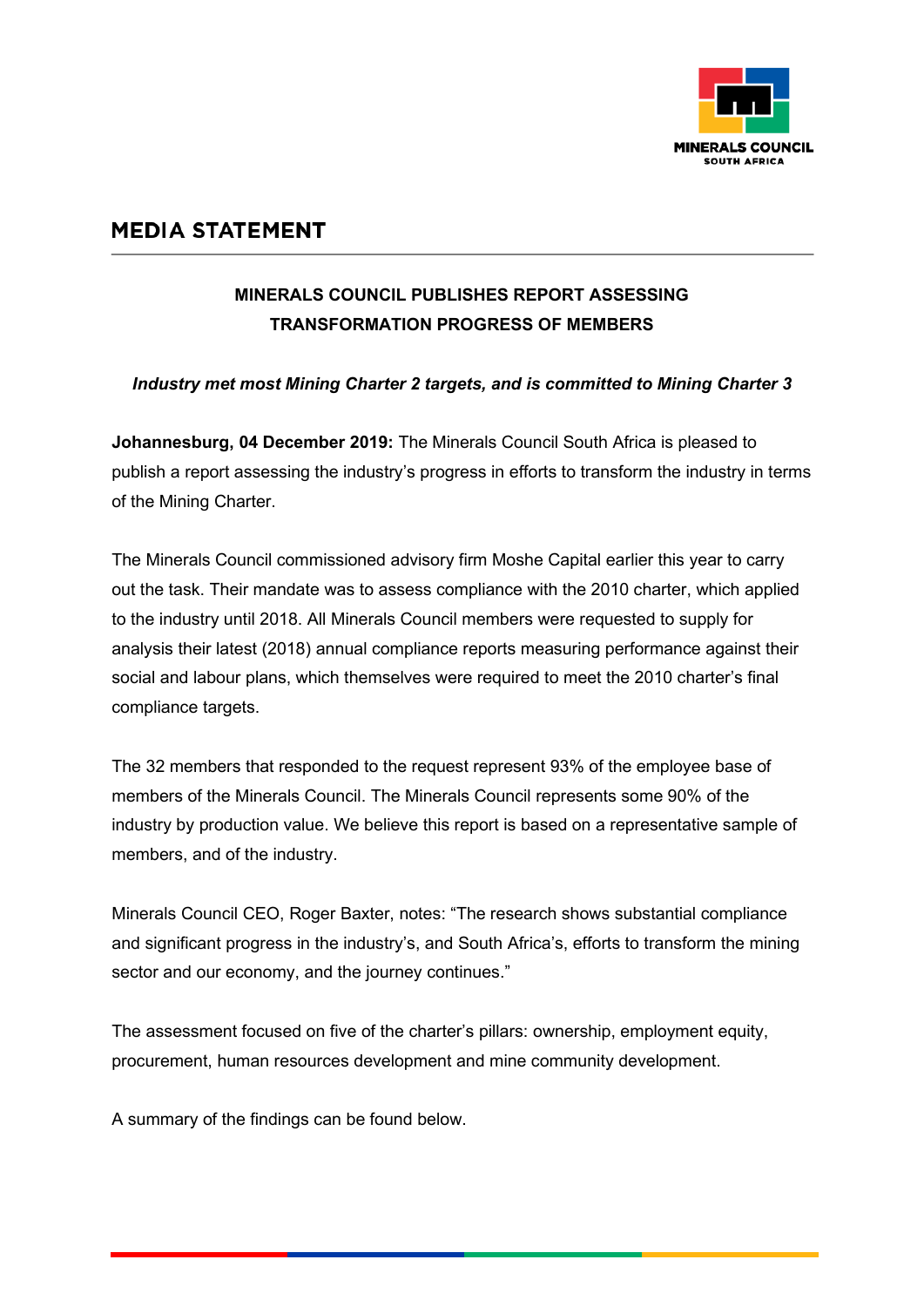





| <b>Element</b>                            | 2010 compliance target                                                      | % weighted<br>average |
|-------------------------------------------|-----------------------------------------------------------------------------|-----------------------|
| Ownership                                 | 26% HDSA ownership                                                          | 39.2                  |
|                                           | 26% effective ownership/ meaningful<br>economic participation               | 23.7                  |
| <b>Employment equity</b>                  | 40% of top management                                                       | 58.2                  |
|                                           | 40% of senior management                                                    | 52.8                  |
|                                           | 40% of middle management                                                    | 61.4                  |
|                                           | 40% of junior management                                                    | 70.5                  |
|                                           | 40% of core & critical skills                                               | 78.7                  |
| Procurement and<br>enterprise development | 40% of capital goods                                                        | 75.4                  |
|                                           | 70% of services spend                                                       | 75.1                  |
|                                           | 50% of consumable goods                                                     | 79.0                  |
|                                           | 0.5% of procurement value (capital<br>goods) - from multinational suppliers | 1.4                   |
| Human resources<br>development            | 5% of annual payroll in skills<br>development                               | 4.8                   |
| Mine community<br>development             | 100% community consultation and<br>collaboration                            | 89.0                  |
|                                           | 1% of NPAT                                                                  | 2.7                   |

In summary, the Minerals Council believes that the findings show, in aggregate, a very good level of compliance with member companies' transformation obligations.

As will be seen, there are certain areas where average compliance does not meet 2010 charter targets. In particular, while the 26% BEE ownership target is significantly surpassed, the structure of ownership transactions does not, on balance, meet the 2010 charter's requirements of "effective ownership" and "meaningful economic participation." This is largely because the 2010 requirements did not apply when most of the largest transactions took place in the 15 or so years prior to that.

Further, it is apparent that in the sphere of mine community development, more needs to be done by some companies regarding community consultation.